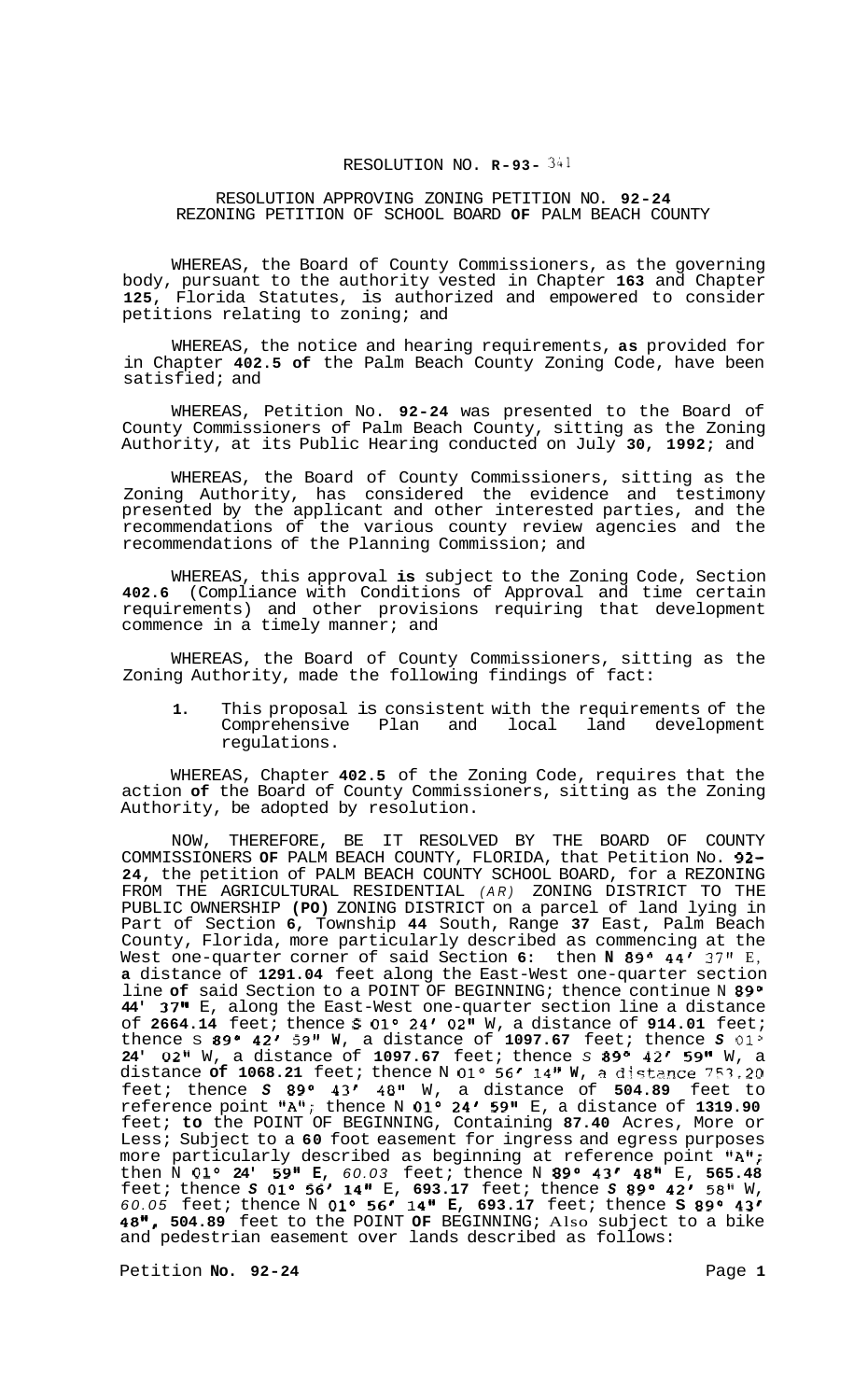A portion of the tract of land conveyed to Palm Beach County,<br>Florida, as recorded in O.R. Book 3042, Page 341, 342, and 343, of<br>the Public Records of Palm Beach County, Florida; being a strip of land 20 feet wide, lying 10 feet on either side and parallel with, as measured at right angles to, the following described center line:

Commencing at the southwest corner of said Section 6; thence north along the west line of said Section 6 a distance of 1320.21 feet; thence N 88° 18' 58" E, a distance of 1291.05 feet; thence N 01° 24' 59" E, a distance of 1325 feet to the POINT OF BEGINNING of the herein described strip of land; thence N 89° 44' 00" E, a distance of 44 feet; thence N **OOo** 30' 58" E, a distance of 1375 feet, more or less, to the point of terminus (said point being further described as lying on the north line of the south 1379.80 feet of the northwest quarter **of** said Section 6). The side lines of said strip are to be prolonged or shortened so as to terminate at said north line of the south 1379.80 feet of the northwest quarter of said Section 6.

Less and excluding, however, that portion of the property title to which was vested in Palm Beach County, a political subdivision of the State of Florida, pursuant to that certain "Order of Taking on Plaintiff's Complaint" entered March 16, 1988, and recorded March 22, 1989, at Offical Record Book 6005, Page 784, Public Records **of**  Palm Beach County, and being located E. OF PALM BEACH COUNTY PIONEER PARK, 1/8 MILE NORTH, E. OF SR 80 AND **SR** 715., was approved on July 30, 1992, subject to following voluntary commitments:

### A. ANTENNA

- 1. Palm Beach County shall have the right to co-locate County communication equipment on the subject tower/antenna provided that the placement of County equipment does not interfere with the petitioner's equipment or operations. (PREM)
- 2. Simultaneously with submittal to Site Plan Review Committee, the petitioner shall submit two copies of onehundre-3 ten percent break-point calculations for the tower/antenna. The calculations and tower location shall be subject to approval by the Planning, Zoning & Building<br>Department. (Building) (Building)
- B. BUILDING AND SITE DESIGN
	- 1. The petitioner shall receive site plan certification from the Development Review Committee prior to any development or construction in the subject property. The site plan shall be amended to comply with the land development regulations of Palm Beach County in effect at that time. The School Board shall develop the site in accordance with the certified site plan. (ZONING)
	- 2. Prior to site plan certification, the site plan shall be amended to provide for access from the dedicated **access**  easement in conformance with the requirements of the County Engineer. The parking area shall be reconfigured to conform with the requirements of Section 500.17 **of** the Zoning Code. (ENGINEERING/ZONING)

## *C.* HEALTH

1. Sewer and Water service **is** available to the property. Therefore no on-site sewerage disposal system or well for potable water shall be permitted on the site. (HEALTH)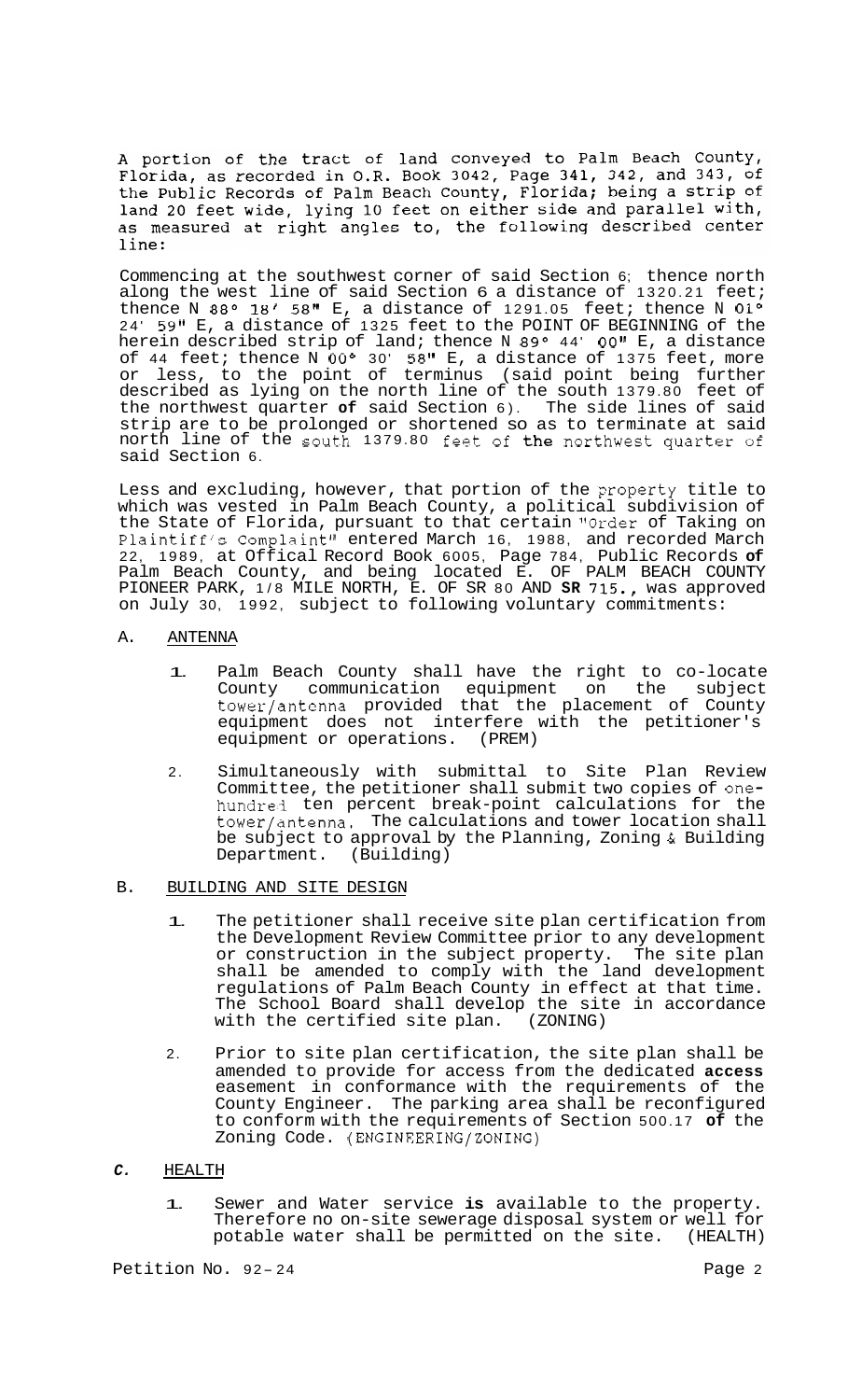#### D. CHEMICAL APPLICATIONS AND COMMITMENT

**1.** The School Board shall contact the surrounding agricultural operations and obtain a definitive list of all chemicals, application methods, and associated health risks. The School Board shall work with the surrounding agricultural operations to schedule aerial application of chemicals to minimize any risks of overspray to the school site when in use. (ERM)

# **E.** ENGINEERING

- **1.** The Property owner shall construct:
	- a) Left turn lane, west approach and a separate right turn lane east approach on State Road *80* at the project's proposed entrance road. Construction of this turn lane shall be concurrent with the construction of the project's entrance road onto State Road 80.
	- b) Construct SR **715** as a 3-lane section from the park entrance road to Southwest Avenue M.
	- c) Right turn lane, east approach on Southwest Avenue M at State Road 715.
	- d) Right turn lane, south approach on State Road **715**  at Southwest Avenue M. Minimum length of this turn lane shall be 200 feet.

Permits for the construction of the turn lanes referenced in B **C** and D above shall be applied for prior to the start of the paving and drainage improvements for the School Site, construction shall be concurrent with the onsite paving and drainage improvements for the site. Construction of the above turn lanes shall completed prior to the School opening. **(ENGINEERING/Monitoring)** 

- 2. The property owner shall construct a pedestrian Pathway from:
	- a) State Road **715** to the proposed bicycle parking areas along Southwest Avenue M and;
	- b) From State Road 80 north to the proposed bicycle parking area and;
	- c) From the existing Palm Beach County's Pioneer Park access from State Road **715** to the proposed bicycle parking area. (ENGINEERING/ Monitoring)
- 3. Property owner shall fund the cost **of** signalization when warranted as determined by the County Engineer and the Florida Department of Transportation at the project's entrance road(s) and State Road **715** as well as State Road 8u **and** the project's entrance road. (ENGINEERING/ Monitoring)
- **4.** Property owner shall overlay and install appropriate pavement markings and signing of Southwest Avenue **M** from State Road **715** east to the project site. This asphaltic overlay shall be concurrent with on-site paving and drainage permits and shall be completed prior to the school opening. **(ENGINEERING/Monitoring)**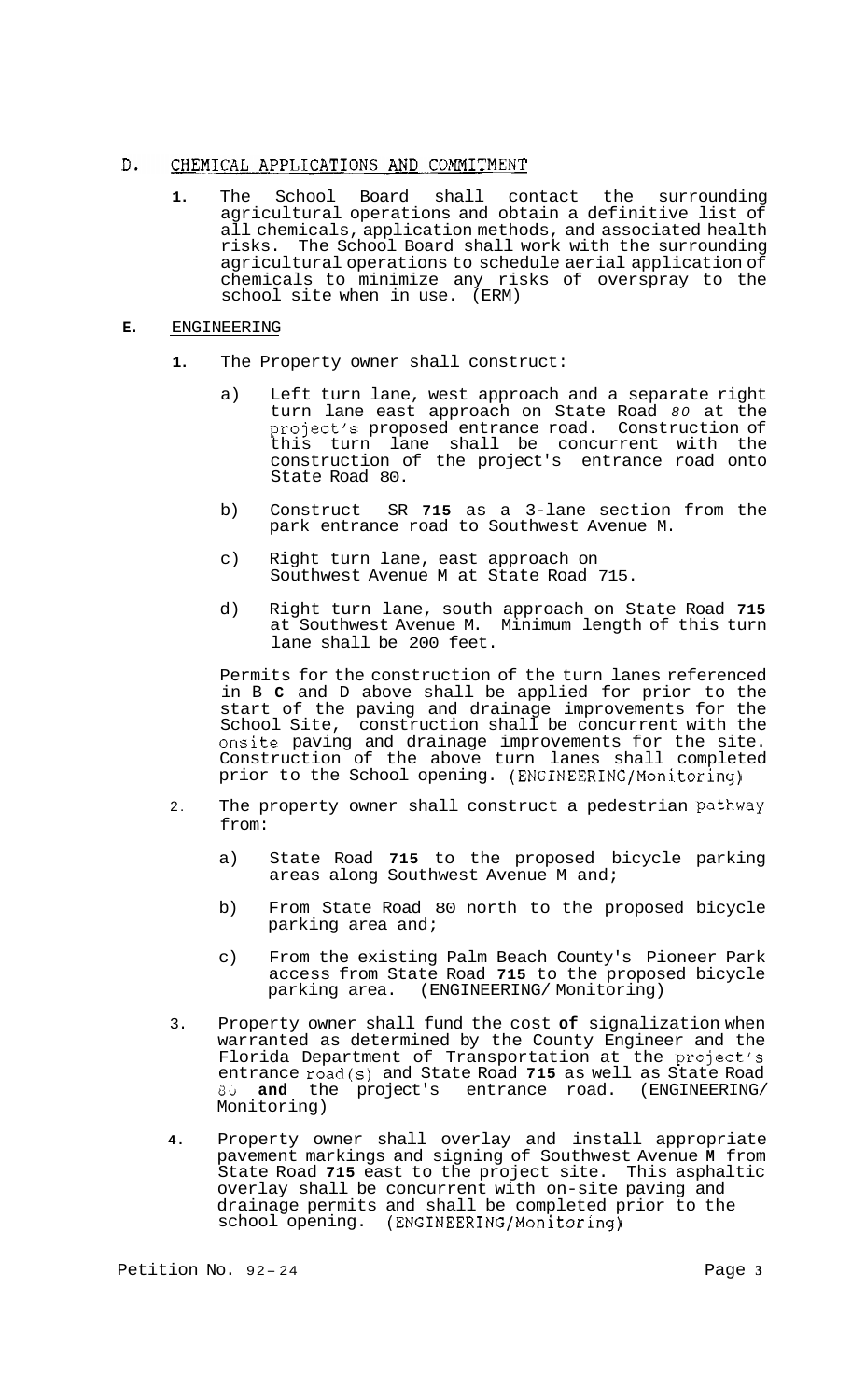# F. DUMPSTER

- **1.** All areas or receptacles for the storage and disposal **of**  trash, garbage or vegetation, such as dumpsters and trash compactors, shall not be located within one hundred **(100')** feet of any property line; shall be confined to areas designated on the site plan and shall be screened by a solid opaque enclosure. The open end of the enclosure shall have an obscuring, opaque gate. have an obscuring, (BUILDING/Zoning)
- 2. All exterior sides of such enclosures, except the open end, shall be landscaped with thirty (30) inch high shrub and hedge material planted twenty-four (24) inches on center at installation. Alternative landscaping may be permitted which is acceptable to the Zoning Division. This provision shall not apply to litter containers provided for the convenience of pedestrians. (BUILDING/Zoning)
- G. IRRIGATION QUALITY WATER
	- **1.** When irrigation quality water is available within 500 feet of the property, the petitioner shall connect to the system subject to permitting and/or requirements of the Florida Department of Environmental Regulations and/or the South Florida Water Management District. The cost for connection shall be borne by the property owner. (UTILITIES)
- H. LAKES
	- 1. All lakes shall be designed and planted with littoral zones. Plans for the design of all lakes shall be submitted to the Department of Environmental Resources Management for approval prior to site plan certification. (Ern)
- **I.** LANDSCAPING GENERAL
	- **1.** Prior to site plan certification, the petitioner shall revise the landscape tabular data on the site plan to conformance to minimum requirements and all landscape conditions of approval. The petitioner shall install the required landscape prior<br>to occupancy. (ZONING) to occupancy.
- **J.** LANDSCAPING ALONG PROPERTY LINES
	- **1.** The following landscaping requirements shall be installed:
		- a) One **(1)** native canopy tree planted every twenty (20) feet on center.
		- b) One **(1)** native palm tree for each twenty (20) linear keet, with a maximum spacing of sixty (60) feet on center. A group of three or more palm trees may supersede the requirement for a native canopy tree in that location.
		- **c)** Thirty *(30)* inch high shrub **or** hedge material spaced **no** more than twenty four (24) inches **on**  center at installation, **to** be maintained at a minimum height of forty-eight (48) inches. (ZONING)